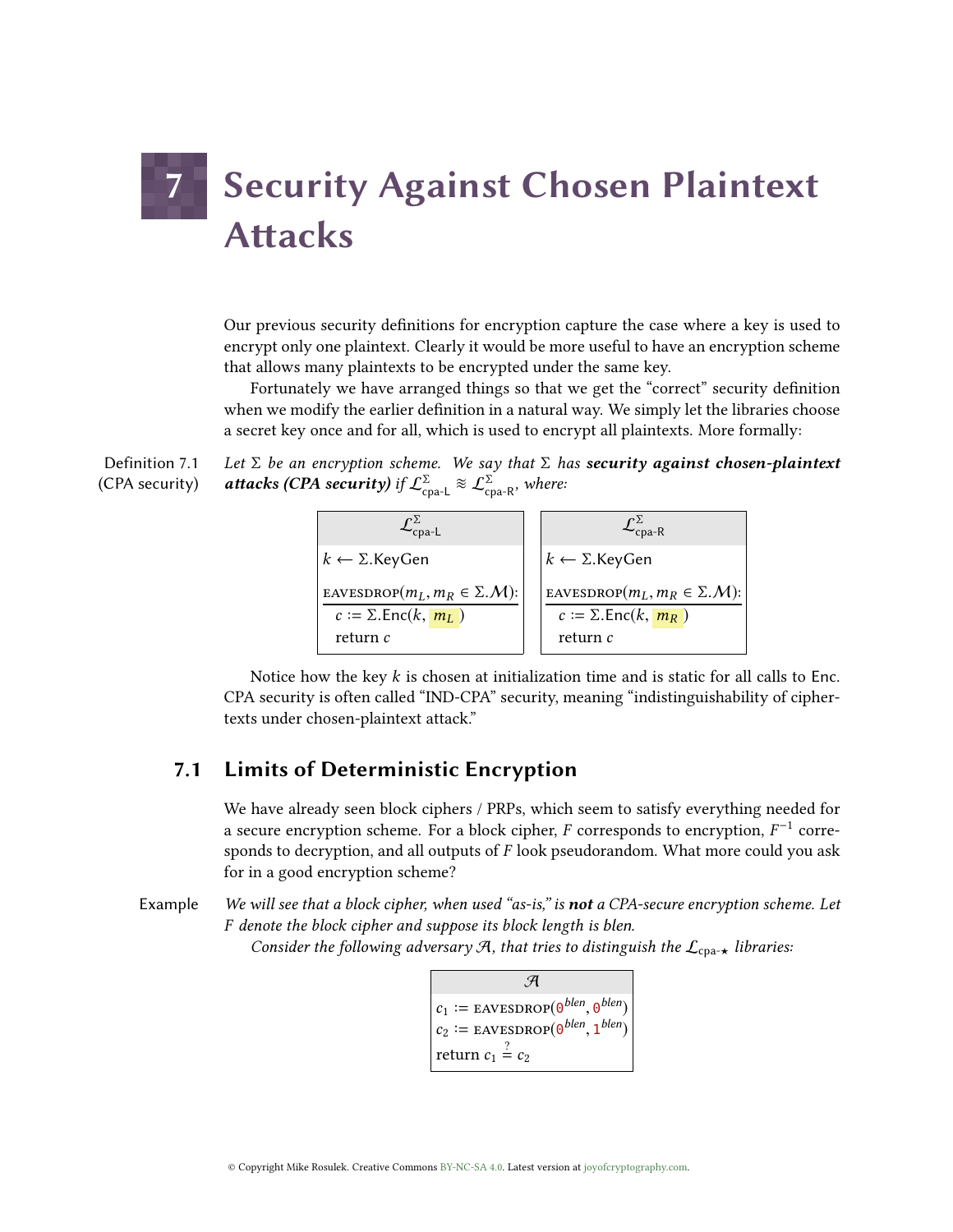

When  $\mathcal{A}$  is linked to  $\mathcal{L}_{\text{cpa-L}}$ , the EAVESDROP algorithm will encrypt its first argument. So,  $c_1$ and  $c_2$  will both be computed as  $F(k, 0^{blen})$ . Since F is a determin-<br>istic function, this results in idenistic function, this results in identical outputs from EAVESDROP. In other words  $c_1 = c_2$ , and  $\mathcal{A} \diamond$  $\mathcal{L}_{\text{coa-L}}$  always outputs 1.

When  $\mathcal{A}$  is linked to  $\mathcal{L}_{\text{cpa-R}}$ , the EAVESDROP algorithm will encrypt its second argument. So,  $c_1$  and  $c_2$  are computed as  $c_1$  =  $F(k, 0^{blen})$  and  $c_2 = F(k, 1^{blen})$ .<br>Since *E* is a permutation  $c_1 \neq c_2$ . Since F is a permutation,  $c_1 \neq c_2$ , so  $\mathcal{A} \diamond \mathcal{L}_{\text{cpa-R}}$  never outputs 1.

This adversary has advantage 1 in distinguishing the libraries, so the bare block cipher F is not a CPA-secure encryption scheme.

#### Impossibility of Deterministic Encryption

The reason a bare block cipher does not provide CPA security is that it is deterministic. Calling  $Enc(k, m)$  twice — with the same key and same plaintext — leads to the same ci-phertext. Even one-time pad is deterministic.<sup>[1](#page-1-0)</sup> One of the first and most important aspects of CPA security is that it is incompatible with deterministic encryption. Deterministic encryption can never be CPA-secure! In other words, we can attack the CPA-security of any scheme Σ, knowing only that it has deterministic encryption. The attack is a simple generalization of our attack against a bare PRP:

> $\mathcal{A}$ arbitrarily choose *distinct* plaintexts  $x, y \in M$  $\frac{c_1}{c_1}$  $c_1 :=$  EAVESDROP $(x, x)$  $c_2$  $:=$  EAVESDROP $(x, y)$ return  $c_1 \stackrel{?}{=} c_2$

A good way to think about what goes wrong with deterministic encryption is that it leaks whether two ciphertexts encode the same plaintext, and this is not allowed by CPA security. Think of sealed envelopes as an analogy for encryption. I shouldn't be able to tell whether two sealed envelopes contain the same text! We are only now seeing this issue because this is the first time our security definition allows an adversary to see multiple ciphertexts encrypted under the same key.

<span id="page-1-0"></span><sup>&</sup>lt;sup>1</sup>Remember, we can always consider what will happen when running one-time pad encryption twice with the same key + plaintext. The one-time secrecy definition doesn't give us any security guarantees about using one-time pad in this way, but we can still consider it as a thought experiment.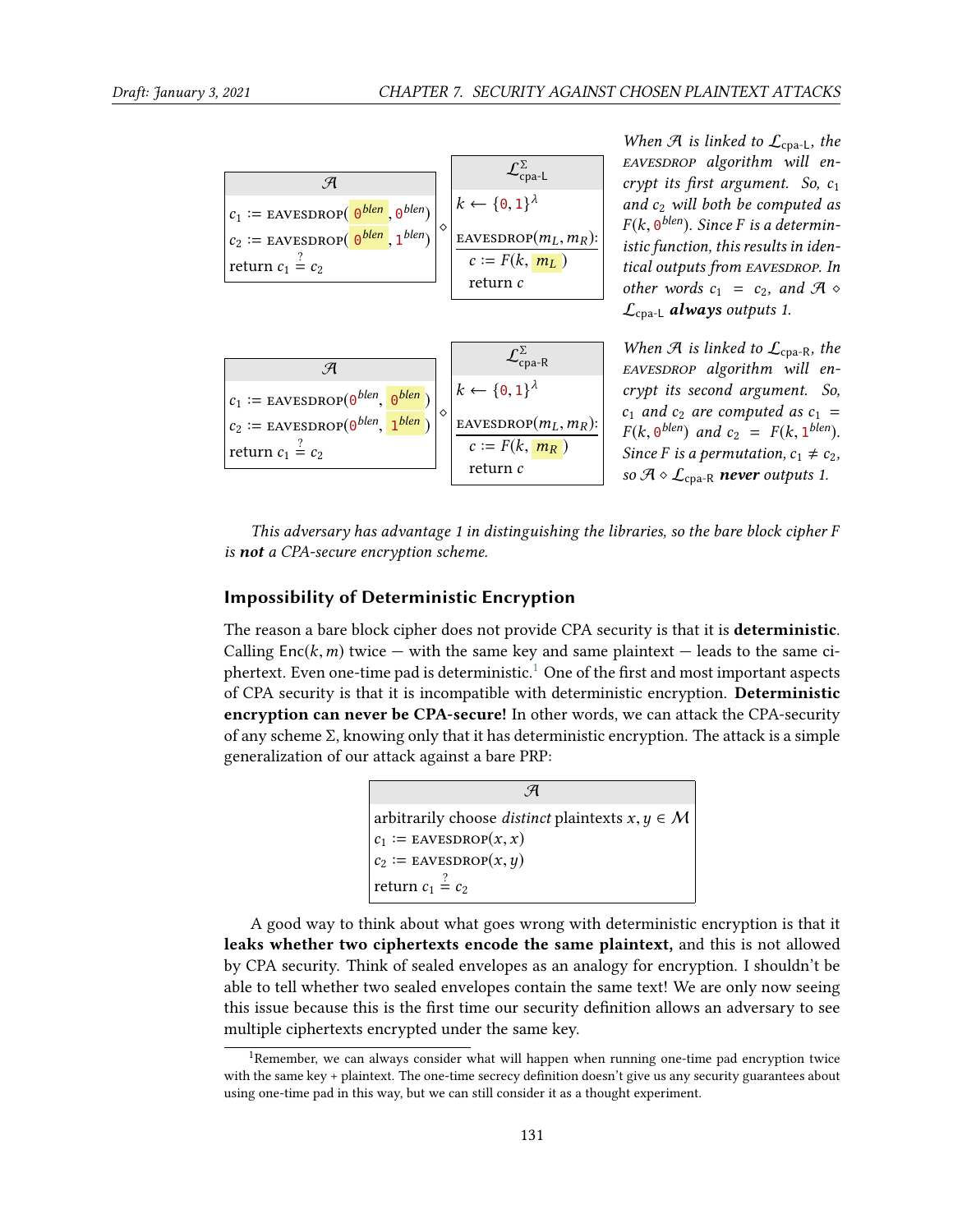#### Avoiding Deterministic Encryption

Is CPA security even possible? How exactly can we make a non-deterministic encryption scheme? This sounds challenging! We must design an Enc algorithm such that calling it twice with the same plaintext and key results in different ciphertexts (otherwise the attack  $A$  above violates CPA security). What's more, it must be possible to decrypt all of those different encryptions of the same plaintext to the correct value!

There are 3 general ways to design an encryption scheme that is not deterministic:

- $\triangleright$  Encryption/decryption can be **stateful**, meaning that every call to Enc or Dec will actually modify the value of  $k$ . The symmetric ratchet construction described in [Sec](#page--1-0)[tion 5.5](#page--1-0) could be thought of as such a stateful construction. The key is updated via the ratchet mechanism for every encryption. A significant drawback with stateful encryption is that synchronization between sender and receiver is fragile and can be broken if a ciphertext is lost in transit.
- Encryption can be **randomized**. Each time a plaintext is encrypted, the Enc algorithm chooses fresh, independent randomness specific to that encryption. The main challenge in designing a randomized encryption method is to incorporate randomness into each ciphertext in such a way that decryption is still possible. Although this sounds quite challenging, we have already seen such a method, and we will prove its CPA security in the next sections. In this book we will focus almost entirely on randomized encryption.
- Encryption can be **nonce-based**. A "nonce" stands for "number used only once," and it refers to an extra argument that is passed to the Enc and Dec algorithms. A nonce does not need to be chosen randomly; it does not need to be secret; it only needs to be distinct among all calls made to Enc. By guaranteeing that some input to Enc will be different every time (even when the key and plaintext are repeated), the Enc algorithm can be deterministic and still provide CPA security.

Nonce-based encryption requires a change to the interface of encryption, and therefore a change to the correctness  $&$  security definitions as well. The encryption/decryption algorithms syntax is updated to  $Enc(k, v, m)$  and  $Dec(k, v, c)$ , where v is a nonce. The correctness property is that  $Dec(k, v, Enc(k, v, m)) = m$  for all  $k, v, m$ , so both encryption & decryption algorithms should use the same nonce. The security definition allows the adversary to choose the nonce, but gives an error if the adversary tries to encrypt multiple ciphertexts with the same nonce. In this way, the definition enforces that the nonces are distinct.

$$
k \leftarrow \Sigma \text{.KeyGen}
$$
\n
$$
V := \emptyset
$$
\n
$$
\text{EavesDROP}(\upsilon, m_L, m_R \in \Sigma \text{.}M)
$$
\n
$$
\text{EavesDROP}(\upsilon, m_L, m_R \in \Sigma \text{.}M)
$$
\n
$$
\text{EavesDROP}(\upsilon, m_L, m_R \in \Sigma \text{.}M)
$$
\n
$$
\text{EavesDROP}(\upsilon, m_L, m_R \in \Sigma \text{.}M)
$$
\n
$$
\text{EavesDROP}(\upsilon, m_L, m_R \in \Sigma \text{.}M)
$$
\n
$$
\text{EavesDROP}(\upsilon, m_L, m_R \in \Sigma \text{.}M)
$$
\n
$$
\text{EavesDROP}(\upsilon, m_L, m_R \in \Sigma \text{.}M)
$$
\n
$$
\text{EavesDROP}(\upsilon, m_L, m_R \in \Sigma \text{.}M)
$$
\n
$$
\text{EavesDROP}(\upsilon, m_L, m_R \in \Sigma \text{.}M)
$$
\n
$$
\text{EavesDROP}(\upsilon, m_L, m_R \in \Sigma \text{.}M)
$$
\n
$$
\text{EavesDROP}(\upsilon, m_L, m_R \in \Sigma \text{.}M)
$$
\n
$$
\text{EavesDROP}(\upsilon, m_L, m_R \in \Sigma \text{.}M)
$$
\n
$$
\text{EavesDROP}(\upsilon, m_L, m_R \in \Sigma \text{.}M)
$$
\n
$$
\text{EavesDROP}(\upsilon, m_L, m_R \in \Sigma \text{.}M)
$$
\n
$$
\text{EavesDROP}(\upsilon, m_L, m_R \in \Sigma \text{.}M)
$$
\n
$$
\text{EavesDROP}(\upsilon, m_L, m_R \in \Sigma \text{.}M)
$$
\n
$$
\text{EavesDROP}(\upsilon, m_L, m_R \in \Sigma \text{.}M)
$$
\n
$$
\text{EavesDROP}(\upsilon, m_L, m_R \in \Sigma \text{.}M)
$$
\n
$$
\text{EavesDROP}(\upsilon, m_L, m_R \in \Sigma \text{.}M)
$$
\n
$$
\text{EavesDROP}(\upsilon, m_L, m_R \in \Sigma \text{.}M)
$$
\n
$$
\text{
$$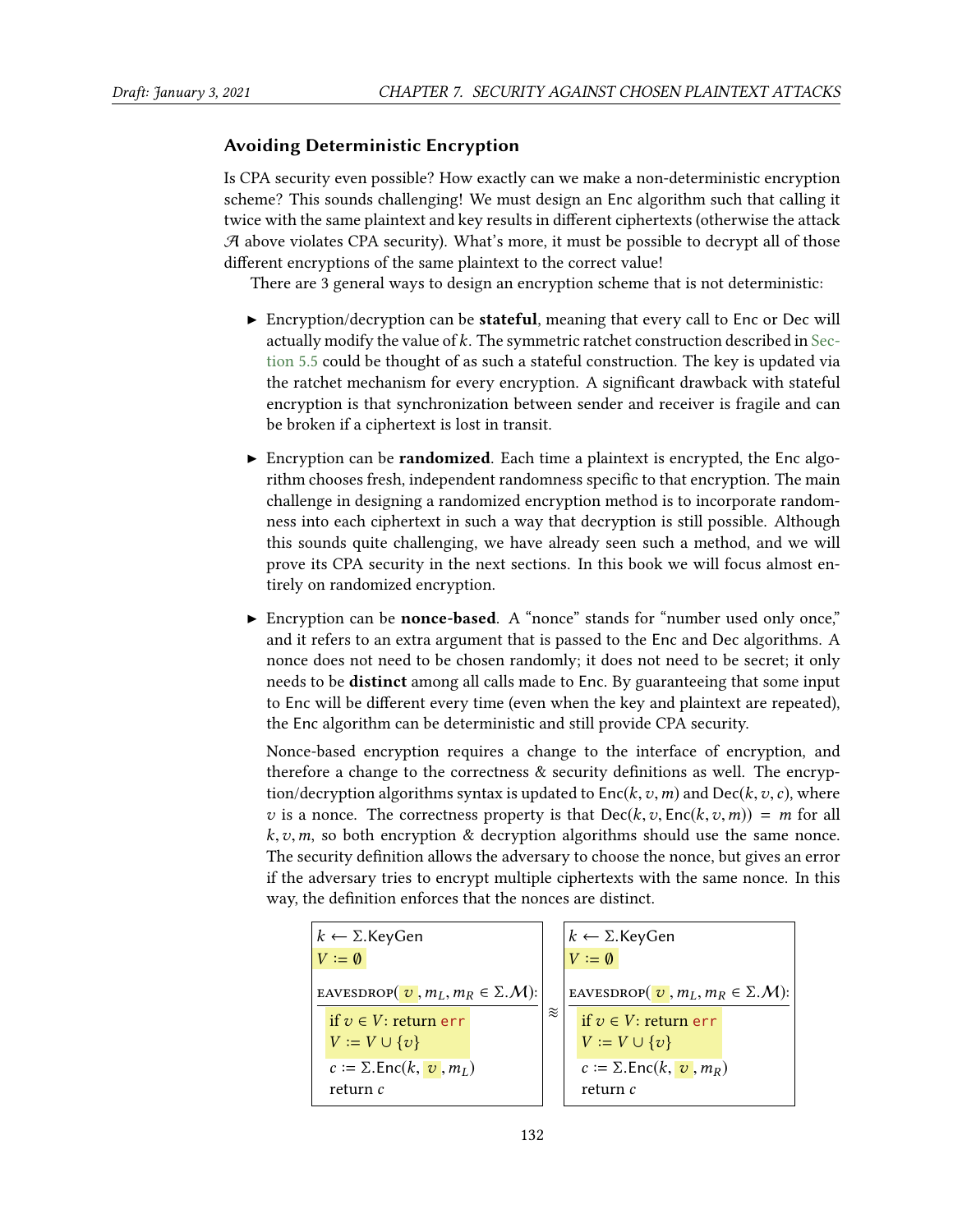Note that the calling program provides a single value v (not a  $v_L$  and  $v_R$ ). Both libraries use the nonce  $v$  that is given, and this implies that the encryption scheme does not need to *hide v*. If something is the same between both libraries, then it is not necessary to hide it in order to make the libraries indistinguishable.

If an encryption scheme does not fall into one of these three categories, it cannot satisfy our definition of CPA-security. You can and should use deterministic encryption as a sanity check against any proposed encryption algorithm.

## 7.2 Pseudorandom Ciphertexts

When we introduced one-time security of encryption (in [Section 2.2\)](#page--1-1), we had two variants of the definition. The more general variant said, roughly, that encryptions of  $m<sub>L</sub>$  should look like encryptions of  $m<sub>R</sub>$ . The more specific variant said that encryptions of every m should look uniform.

We can do something similar for CPA security, by defining a security definition that says "encryptions of  $m$  look uniform." Note that it is not sufficient to use the same security libraries from the one-time security definition. It is important for the library to allow multiple encryptions under the same key. Just because a single encryption is pseudorandom, it doesn't mean that multiple encryptions appear jointly pseudorandom. In particular, they may not look independent (this was an issue we saw when discussing the difficulty of constructing a PRF from a PRG).

Definition 7.2 (CPA\$ security) Let  $\Sigma$  be an encryption scheme. We say that  $\Sigma$  has **pseudorandom ciphertexts in the**<br>**presence of chosen-plaintext attacks (CPA\$ security)** if  $\mathcal{L}^{\Sigma}_{\text{cna$-real}} \approx \mathcal{L}^{\Sigma}_{\text{cna$-rand}}$ , where:

$$
\mathcal{L}_{\text{cpa$-real}}^{\Sigma}
$$
\n
$$
k \leftarrow \Sigma.\text{KeyGen}
$$
\n
$$
\text{crxr}(m \in \Sigma.\mathcal{M}):\text{c:= } \Sigma.\text{Enc}(k,m)
$$
\n
$$
\text{return } c
$$
\n
$$
\text{return } c
$$
\n
$$
\text{return } c
$$

This definition is also called "IND\$-CPA", meaning "indistinguishable from random under chosen plaintext attacks." This definition will be useful to use since:

- $\triangleright$  It is easier to prove CPA\$ security than to prove CPA security. Proofs for CPA security tend to be about twice as long and twice as repetitive, since they involve getting to a "half-way hybrid" and then performing the same sequence of hybrids steps in reverse. Taking the proof only to the same half-way point is generally enough to prove CPA\$ security
- $\triangleright$  CPA\$ security implies CPA security. We show this below, but the main idea is the same as in the case of one-time security. If encryptions of all plaintexts look uniform, then encryptions of  $m<sub>L</sub>$  look like encryptions of  $m<sub>R</sub>$ .
- $\triangleright$  Most of the schemes we will consider achieve CPA\$ anyway.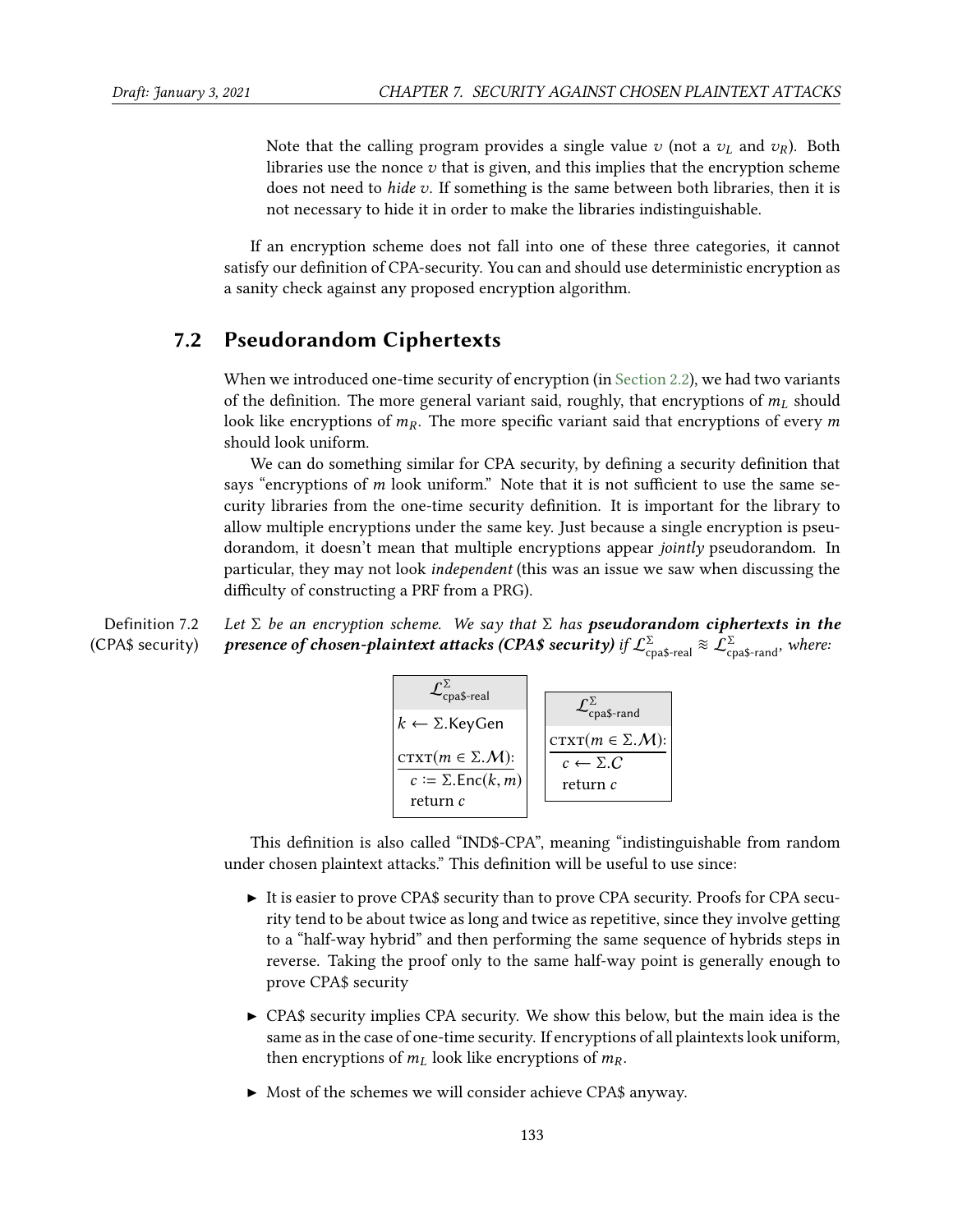Still, most of our high-level discussion of security properties will be based on CPA security. It is the "minimal" (i.e., least restrictive) definition that appears to capture our security intuitions.

- Claim 7.3 If an encryption scheme has CPA\$ security, then it also has CPA security.
	- Proof We want to prove that  $\mathcal{L}_{\text{coa-L}}^{\Sigma} \approx \mathcal{L}_{\text{coa-R}}^{\Sigma}$ , using the assumption that  $\mathcal{L}_{\text{coaS-real}}^{\Sigma} \approx \mathcal{L}_{\text{coaS-random}}^{\Sigma}$ The sequence of hybrids follows:

| $\mathcal{L}_{cpa-t}^{\Sigma}$                                 | $\mathcal{L}_{cpa-t}^{\Sigma}$                                    | The starting point is $\mathcal{L}_{cpa-t}^{\Sigma}$ as expected.                                                                                                               |                                                                                                                                                                                                                                                                                                                                                                                                                                                                     |
|----------------------------------------------------------------|-------------------------------------------------------------------|---------------------------------------------------------------------------------------------------------------------------------------------------------------------------------|---------------------------------------------------------------------------------------------------------------------------------------------------------------------------------------------------------------------------------------------------------------------------------------------------------------------------------------------------------------------------------------------------------------------------------------------------------------------|
| $\mathcal{L}_{cpa-t}^{\Sigma}$ are $\Sigma Fnc(k, m_L)$        | The starting point is $\mathcal{L}_{cpa-t}^{\Sigma}$ as expected. |                                                                                                                                                                                 |                                                                                                                                                                                                                                                                                                                                                                                                                                                                     |
| $\mathcal{L}_{crm}^{\Sigma}$                                   | return $c$                                                        | $\mathcal{L}_{cpa}$ $\mathcal{L}_{crm}$                                                                                                                                         | It may look strange, but we have further factored out the call to $\Sigma r$ into a suboutput.                                                                                                                                                                                                                                                                                                                                                                      |
| $\mathcal{L}_{c}^{\Sigma} = \frac{c r x r(m_L)}{c r x r(m_L)}$ | $\mathcal{L}_{c}^{\Sigma}$                                        | Int $\Sigma$ (or $\Sigma r$ in the image) has been factored out, but actually the original library still "makes the choice" of the number of which of $m_L, m_R$ to the energy. |                                                                                                                                                                                                                                                                                                                                                                                                                                                                     |
| $\mathcal{L}_{c}^{\Sigma}$ = c r x r (m_L)                     | $\mathcal{L}_{cpa}$ $\mathcal{L}_{cpa}$                           | We have replaced $\mathcal{L}_{cpa}$ $\mathcal{L}_{cpa}$ with a change is indistinguishable.                                                                                    |                                                                                                                                                                                                                                                                                                                                                                                                                                                                     |
| $\mathcal{L}_{c}^{\Sigma}$                                     | trum $c$                                                          | We have changed the argument being $\overline{c} \leftarrow \Sigma . C$                                                                                                         | We have changed the argument being $\overline{c} \leftarrow \Sigma . C$ is $\overline{c} \leftarrow \Sigma . C$ is $\overline{c} \leftarrow \Sigma . C$ is $\overline{c} \leftarrow \Sigma . C$ is $\overline{c} \leftarrow \Sigma . C$ is $\overline{c} \leftarrow \Sigma . C$ is $\overline{c} \leftarrow \Sigma . C$ is $\overline{c} \leftarrow \Sigma . C$ is $\overline{c} \leftarrow \Sigma . C$ is $\overline{c} \leftarrow \Sigma . C$ is $\overline{c} \$ |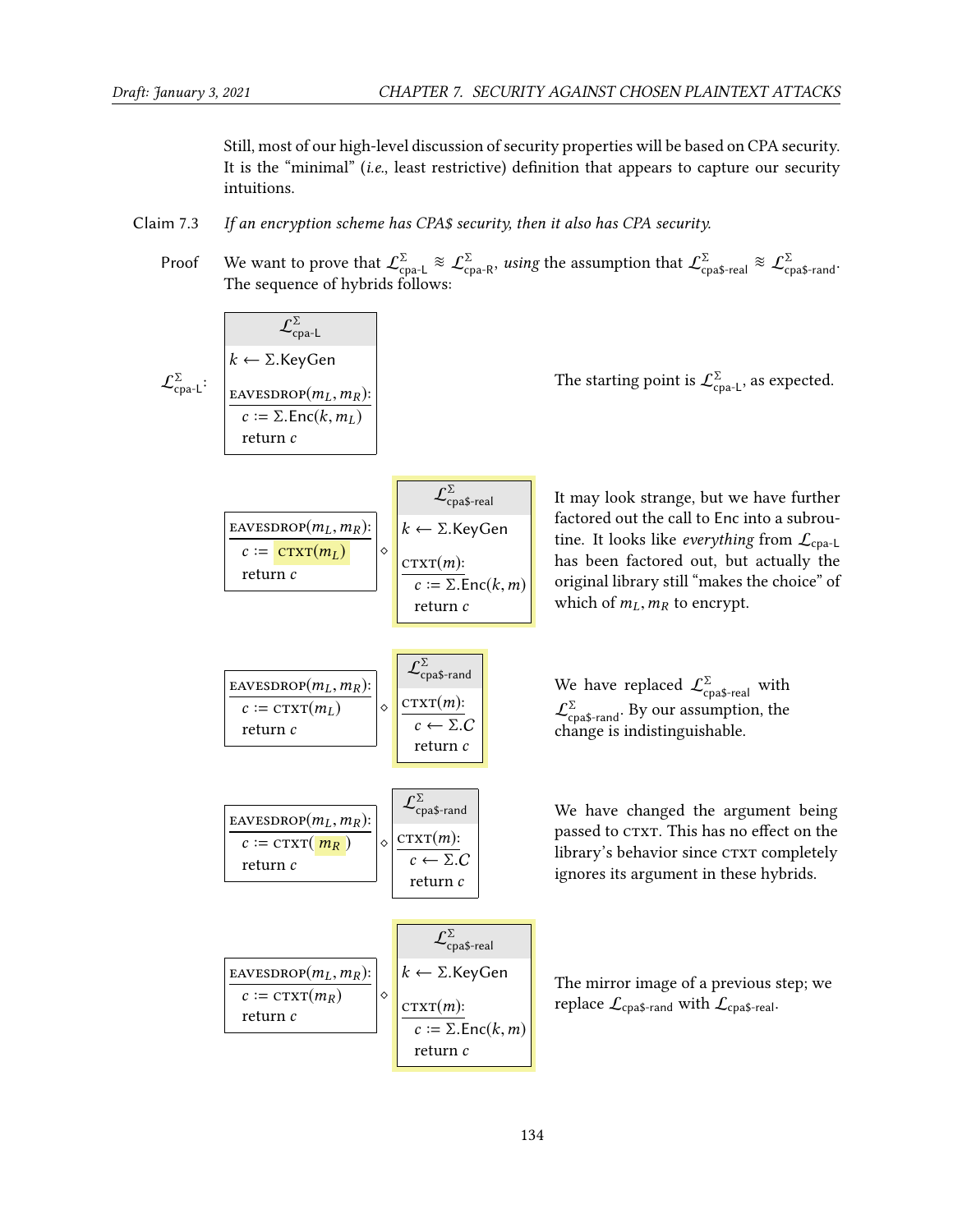$$
\mathcal{L}_{\text{cpa-R}}^{\Sigma}
$$
\n
$$
\mathcal{L}_{\text{cpa-R}}^{\Sigma}
$$
\n
$$
\mathcal{L}_{\text{cpa-R}}^{\Sigma}
$$
\n
$$
\mathcal{L}_{\text{cpa-R}}^{\Sigma}
$$
\n
$$
\mathcal{L}_{\text{c1}}^{\Sigma} = \Sigma \cdot \text{Enc}(k, m_R)
$$
\n
$$
\mathcal{L}_{\text{c1}}^{\Sigma} = \Sigma \cdot \text{Enc}(k, m_R)
$$

The  $\mathcal{L}_{\text{cpa$-real}}$  library has been inlined, and the result is  $\mathcal{L}^{\Sigma}_{\text{cpa-R}}$ .

The sequence of hybrids shows that  $\mathcal{L}^{\Sigma}_{\text{coa-L}} \approx \mathcal{L}^{\Sigma}_{\text{coa-R}}$ , as desired. ■

## 7.3 CPA-Secure Encryption Based On PRFs

CPA security presents a significant challenge; its goals seem difficult to reconcile. On the one hand, we need an encryption method that is randomized, so that each plaintext  $m$ is mapped to a large number of potential ciphertexts. On the other hand, the decryption method must be able to recognize all of these various ciphertexts as being encryptions of m.

However, we have already seen a way to do this! In [Chapter 6](#page--1-0) we motivated the concept of a PRF with the following encryption technique. If Alice and Bob share a huge table  $T$  initialized with uniform data, then Alice can encrypt a plaintext  $m$  to Bob by saying something like "this is encrypted with one-time pad, using key #674696273" and sending  $T[674696273]$ ⊕m. Seeing the number 674696273 doesn't help the eavesdropper know what  $T[674696273]$  is. A PRF allows Alice & Bob to do the same encryption while sharing only a short key k. Instead of a the huge table T, they can instead use a PRF  $F(k, \cdot)$  to derive a common pseudorandom value. Knowing a value r doesn't help the adversary predict  $F(k, r)$ , when k is secret.

So, translated into more precise PRF notation, an encryption of m will look like  $(r, F(k, r) \oplus m)$ . Since Bob also has k, he can decrypt any ciphertext of this form by computing  $F(k, r)$  and xor'ing the second ciphertext component to recover m.

It remains to decide how exactly Alice will choose r values. We argued, informally, that as long as these r values don't repeat, security is preserved. This is indeed true, and the distinctness of the r values is critical. Recall that there are 3 ways to avoid deterministic encryption, and all 3 of them would work here:

- In a stateful encryption, r could be used as a counter. Use  $r = i$  to encrypt/decrypt the ith ciphertext.
- $\triangleright$  In a **randomized** encryption, choose r uniformly at random for each encryption. If the  $r$  values are long enough strings, then repeating an  $r$  value should be negligibly likely.
- $\triangleright$  In a nonce-based encryption, we can simply let r be the nonce. In the nonce-based setting, it is guaranteed that these values won't repeat.

In this section we will show the security proof for the case of randomized encryption, since it is the most traditional setting and also somewhat more robust than the others.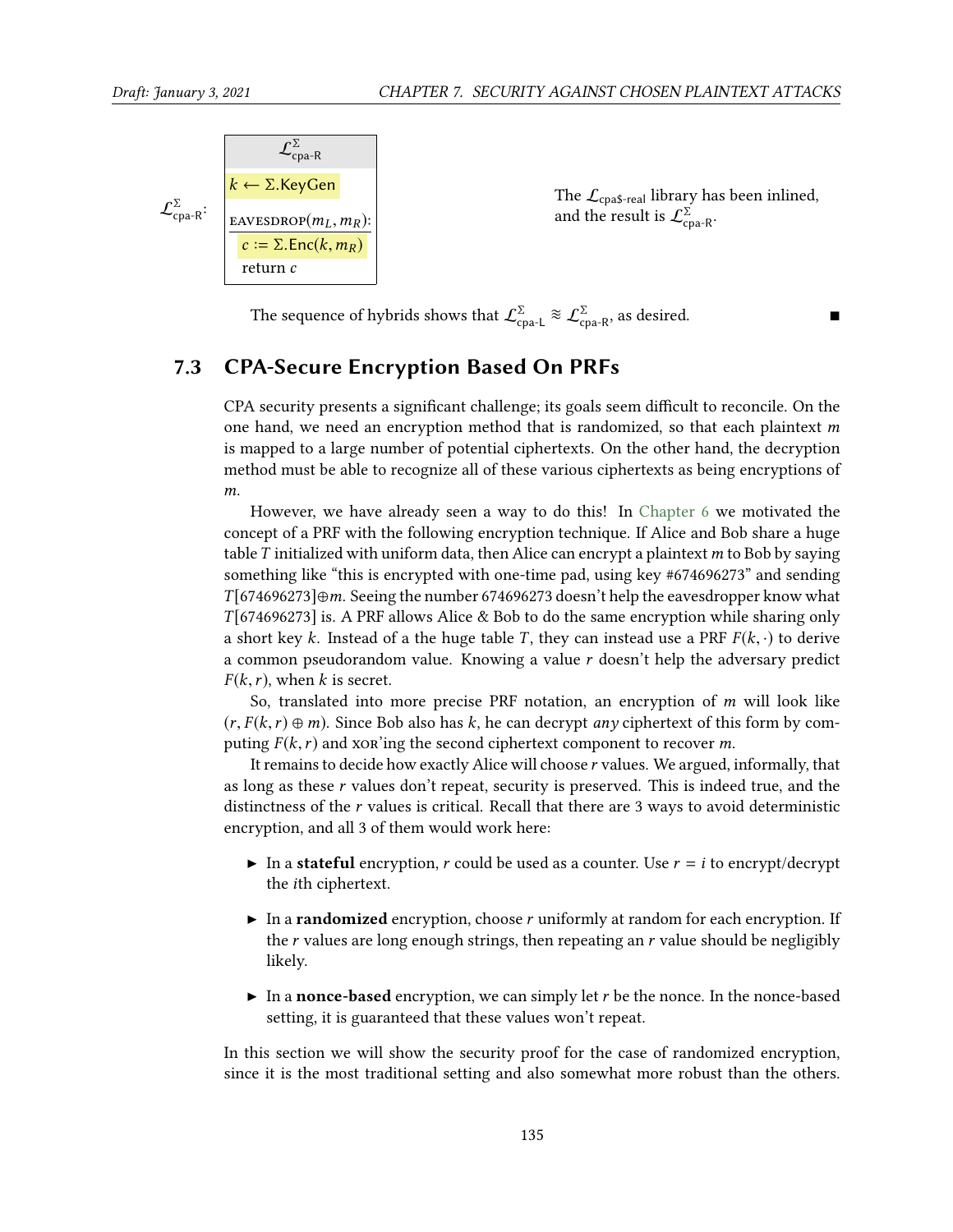<span id="page-6-0"></span>The exercises explore how the nonce-based approach is more fragile when this scheme is extended in natural ways.

Construction 7.4 Let F be a secure PRF with in =  $\lambda$ . Define the following encryption scheme based on F:

| $\mathcal{K} = \{0, 1\}^{\lambda}$<br>$M = \{0, 1\}^{out}$<br>$C = \{0, 1\}^{\lambda} \times \{0, 1\}^{out}$ | $Enc(k, m)$ :<br>$r \leftarrow \{0,1\}^{\lambda}$<br>$x := F(k, r) \oplus m$<br>return $(r, x)$ |
|--------------------------------------------------------------------------------------------------------------|-------------------------------------------------------------------------------------------------|
| KeyGen:                                                                                                      | $Dec(k, (r, x))$ :                                                                              |
| $k \leftarrow \{0,1\}^{\lambda}$                                                                             | $m := F(k, r) \oplus x$                                                                         |
| return $k$                                                                                                   | return m                                                                                        |

<span id="page-6-1"></span>It is easy to check that the scheme satisfies the correctness property.

Claim 7.5 [Construction 7.4](#page-6-0) has CPA\$ security (and therefore CPA security) if F is a secure PRF.

The proof has more steps than other proofs we have seen before, and some steps are subtle. So let us use a Socratic dialogue to illustrate the strategy behind the proof:

- SALVIATI: The ciphertexts of [Construction 7.4](#page-6-0) are indistinguishable from uniform randomness.
- SIMPLICIO: Salviati, you speak with such confidence! Do tell me why you say that these ciphertexts appear pseudorandom.
- SALVIATI: Simple! The ciphertexts have the form  $(r, F(k, r) \oplus m)$ . By its very definition, r is chosen uniformly, while  $F(k, r) \oplus m$  is like a one-time pad ciphertext which is also uniformly distributed.
- SIMPLICIO: Your statement about r is self-evident but  $F(k, r) \oplus m$  confuses me. This does not look like the one-time pad that we have discussed. For one thing, the same  $k$  is used "every time," not "one-time."
- SALVIATI: I did say it was merely "like" one-time pad. The one-time pad "key" is not  $k$ but  $F(k, r)$ . And since F is a pseudorandom function, all its outputs will appear independently uniform (not to mention uncorrelated with their respective r), even when the same seed is used every time. Is this not what we require from a one-time pad key?
- SIMPLICIO: I see, but surely the outputs of  $F$  appear independent only when its *inputs are* distinct? I know that  $F$  is deterministic, and this may lead to the same "onetime pad key" being used on different occasions.
- SALVIATI: Your skepticism serves you well in this endeavor, Simplicio. Indeed, the heart of your concern is that Alice may choose r such that it repeats. I say that this is negligibly likely, so that we can safely ignore such a bothersome event.
- Simplicio: Bothersome indeed, but why do you say that r is unlikely to repeat?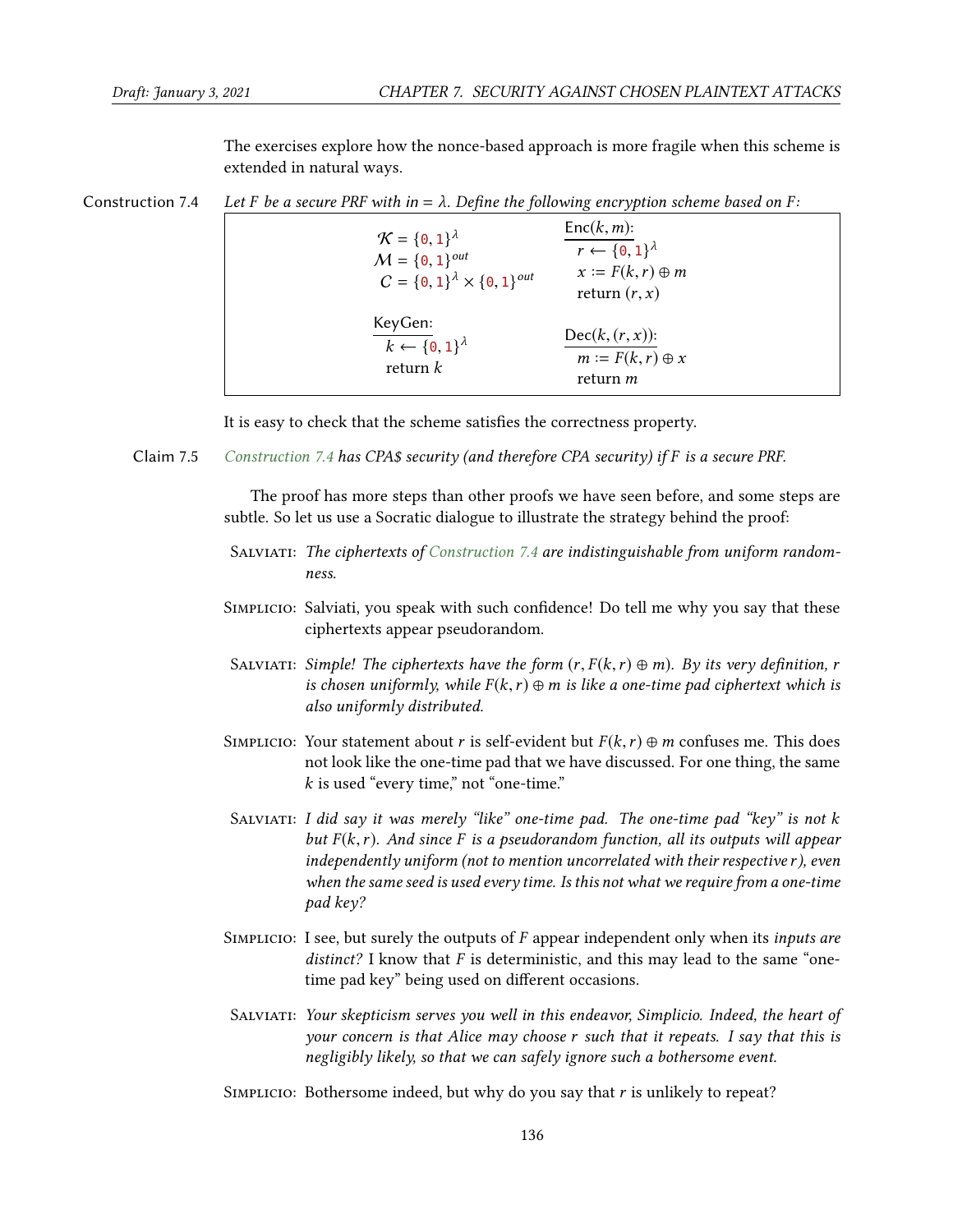$\mathcal{L}_{\text{coas-real}}^{\Sigma}$  :

- SALVIATI: Oh Simplicio, now you are becoming bothersome! This value r is  $\lambda$  bits long and chosen uniformly at random each time. Do you not recall our agonizingly long discussion about the birthday paradox?
- Simplicio: Oh yes, now I remember it well. Now I believe I understand all of your reasoning: Across all ciphertexts that are generated,  $r$  is unlikely to repeat because of the birthday paradox. Now, provided that  $r$  never repeats, Alice invokes the PRF on distinct inputs. A PRF invoked on distinct inputs provides outputs that are uniformly random for all intents and purposes. Hence, using these outputs as one-time pads completely hides the plaintext. Is that right, Salviati?
- SALVIATI: Excellent! Now we may return to discussing the motion of the Sun and Earth  $\dots$

Look for Simplicio's final summary to be reflected in the sequence of hybrids used in the formal proof:

Proof We prove that  $\mathcal{L}_{\text{coas-real}}^{\Sigma} \approx \mathcal{L}_{\text{coas-random}}^{\Sigma}$  using the hybrid technique:

The starting point is  $\mathcal{L}^{\Sigma}_{\text{coas-real}}$ . The details of  $\Sigma$  have been filled in and highlighted.

| $CTXT(m)$ :                                                        |   | $\mathcal{L}_{\text{prf-real}}^{r}$ |
|--------------------------------------------------------------------|---|-------------------------------------|
| $r \leftarrow \{0,1\}^{\lambda}$<br>$z \coloneqq \text{LOOKUP}(r)$ | ♦ | $k \leftarrow \{0,1\}^{\lambda}$    |
| $x := z \oplus m$<br>return $(r, x)$                               |   | $LOOKUP(r)$ :<br>return $F(k, r)$   |
|                                                                    |   |                                     |
|                                                                    |   |                                     |

 $T := \text{empty}$ 

 $\frac{\text{LOOKUP}(r):}{(r)!(r)!}$ 

return  $T[r]$ 

if  $T[r]$  undefined:  $T[r] \leftarrow \{0, 1\}^{out}$ <br>turn  $T[r]$ 

 $\mathcal{L}^{\Sigma}_{\text{coas-real}}$ 

 $k \leftarrow \{0, 1\}^{\lambda}$ 

 $r \leftarrow \{0,1\}^{\lambda}$ <br> $r := F(k, r)$  $x \coloneqq F(k,r) \oplus m$ return  $(r, x)$ 

 $\frac{\text{CTXT}(m):}{\sum_{n=1}^{n}}$ 

 $\mathrm{Tr}\mathrm{XT}(m)$ :

 $r \leftarrow \{0, 1\}^{\lambda}$ <br>  $z = \text{LOVIII}$  $z \coloneqq \text{LOOKUP}(r) \bigg| \diamond$ <br> $x \coloneqq z \oplus m$  $x := z \oplus m$ return  $(r, x)$ 

The statements pertaining to the PRF have been factored out in terms of the  $\mathcal{L}^F_{\mathsf{onf}\text{-}\mathsf{real}}$ library.

We have replaced  $\mathcal{L}^F_{\mathsf{orf}\text{-} \mathsf{real}}$  with  $\mathcal{L}^F_{\mathsf{orf}\text{-} \mathsf{rand}}$ . From the PRF security of  $F$ , these two hy-<br>brids are indistinguishable brids are indistinguishable.

At this point in the proof, it is easy to imagine that we are done. Ciphertexts have the form  $(r, x)$ , where r is chosen uniformly and x is the result of encrypting the plaintext with what appears to be a one-time pad. Looking more carefully, however, the "one-time pad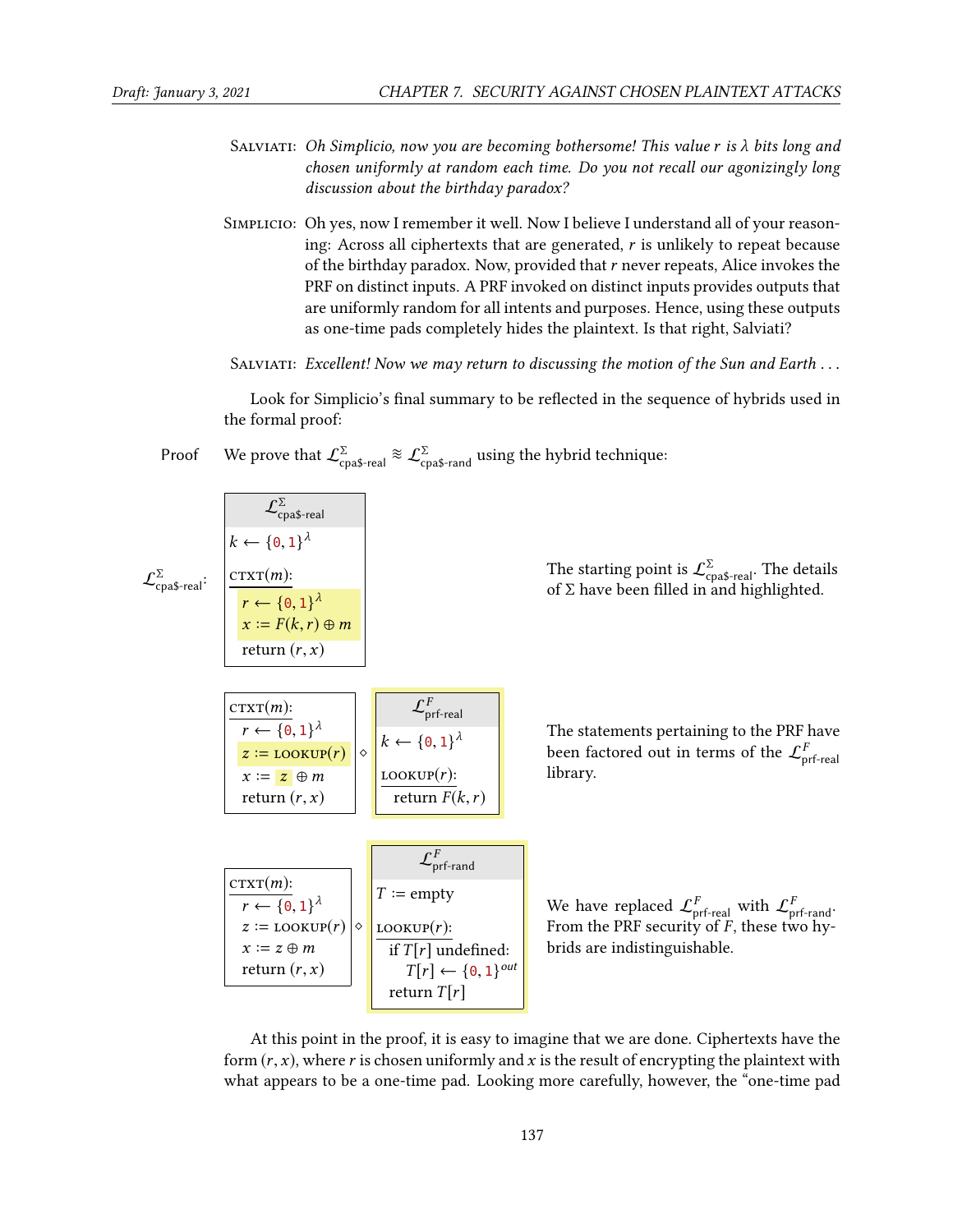key" is  $T[r]$  — a value that could potentially be used more than once if r is ever repeated!

As Simplicio rightly pointed out, a PRF gives independently random(-looking) outputs when called on *distinct inputs*. But in our current hybrid there is no guarantee that PRF inputs are distinct! Our proof must explicitly contain reasoning about why PRF inputs are unlikely to be repeated. We do so by appealing to the sampling-with-replacement lemma of [Lemma 4.11.](#page--1-2)

We first factor out the sampling of  $r$  values into a subroutine. The subroutine corresponds to the  $\mathcal{L}_{\text{sample}}$  library of [Lemma 4.11:](#page--1-2)



Next,  $\mathcal{L}_{\text{sample}}$  is replaced by  $\mathcal{L}_{\text{sample}}$ . By [Lemma 4.11,](#page--1-2) the difference is indistinguishable:

|                                                                     | $\mathcal{L}_{\text{prf-rand}}^{F}$                      | $\mathcal{L}_{\text{ samp-R}}$                                      |
|---------------------------------------------------------------------|----------------------------------------------------------|---------------------------------------------------------------------|
| $CTXT(m)$ :                                                         | $T := \text{empty}$                                      | $R \coloneqq \emptyset$                                             |
| $r \leftarrow \text{SAMP}()$<br>$z \coloneqq \text{LOOKUP}(r)$<br>♦ | LOOKUP $(r)$ :                                           | $SAMP$ :                                                            |
| $x := z \oplus m$<br>return $(r, x)$                                | if $T[r]$ undefined:<br>$T[r] \leftarrow \{0, 1\}^{out}$ | $r \leftarrow \{0,1\}^{\lambda} \setminus R$<br>$R := R \cup \{r\}$ |
|                                                                     | return $T[r]$                                            | return r                                                            |

Inspecting the previous hybrid, we can reason that the arguments to lookup are guaranteed to never repeat. Therefore the  $\mathcal{L}_{\text{prf-rand}}$  library can be greatly simplified. In particular, the if-condition in  $\mathcal{L}_{\text{prf-rand}}$  is always true. Simplifying has no effect on the library's output behavior:



Now we are indeed using unique one-time pads to mask the plaintext. We are in much better shape than before. Recall that our goal is to arrive at a hybrid in which the outputs of CTXT are chosen uniformly. These outputs include the value  $r$ , but now  $r$  is no longer being chosen uniformly! We must revert r back to being sampled uniformly, and then we are nearly to the finish line.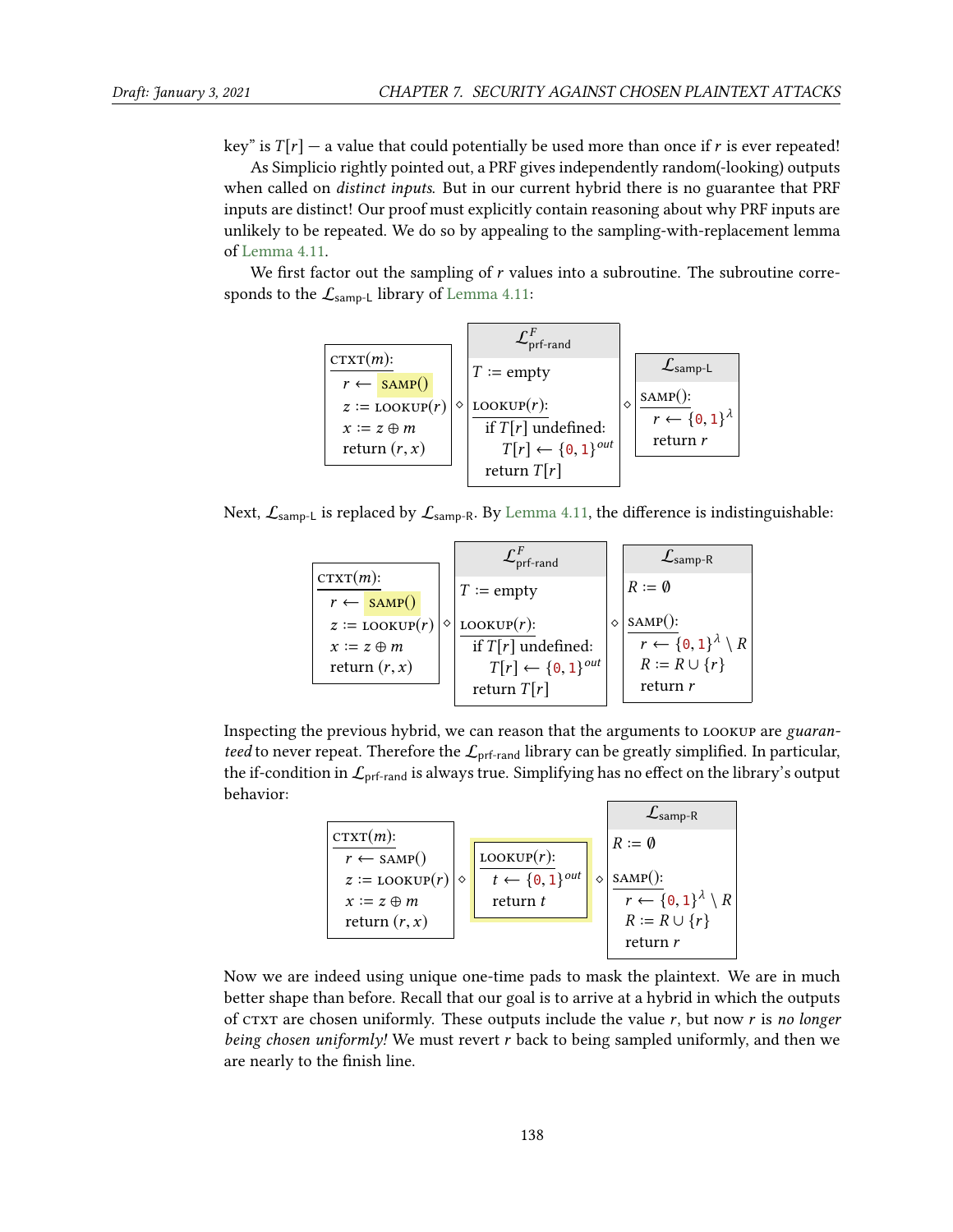| $CTXT(m)$ :<br>$r \leftarrow \text{SAMP}()$<br>$z \coloneqq$ LOOKUP $(r)$<br>$x := z \oplus m$<br>return $(r, x)$        | $LOOKUP(r)$ :<br>$t \leftarrow \{0, 1\}^{out}$<br>$\Diamond$<br>return $t$ | $\mathcal{L}_{\text{sample}}$<br>$SAMP$ :<br>$r \leftarrow \{0,1\}^{\lambda}$<br>return r | As promised, $\mathcal{L}_{\text{ samp-R}}$ has been<br>replaced by $\mathcal{L}_{\text{sample}}$ .<br>The<br>difference is indistinguishable<br>due to Lemma 4.11. |
|--------------------------------------------------------------------------------------------------------------------------|----------------------------------------------------------------------------|-------------------------------------------------------------------------------------------|---------------------------------------------------------------------------------------------------------------------------------------------------------------------|
| $CTXT(m)$ :<br>$r \leftarrow \{0,1\}^{\lambda}$<br>$z \leftarrow \{0, 1\}^{out}$<br>$x := z \oplus m$<br>return $(r, x)$ |                                                                            |                                                                                           | All of the subroutine calls have<br>been inlined; no effect on the<br>library's output behavior.                                                                    |

| $CTXT(m)$ :<br>$r \leftarrow \{0,1\}^{\lambda}$<br>$\mathcal{L}_{\text{cpa$-rand}}$ :<br>return $(r, x)$ | cpa\$-rand                    |
|----------------------------------------------------------------------------------------------------------|-------------------------------|
|                                                                                                          | $x \leftarrow \{0, 1\}^{out}$ |

 $\Gamma$ 

We have applied the one-time pad rule with respect to variables  $z$ and  $x$ , but omitted the very familiar steps (factor out, replace library, inline) that we have seen several times before. The resulting library is precisely  $\mathcal{L}_{\text{cpa$-rand}}^{\Sigma}$  since it samples uniformly from  $\Sigma.C = \{0, 1\}^{\lambda} \times$  $\{0, 1\}^{out}.$ 

The sequence of hybrids shows that  $\mathcal{L}^{\Sigma}_{\text{cpa$-real}} \approx \mathcal{L}^{\Sigma}_{\text{cpa$-rand}}$ , so  $\Sigma$  has pseudorandom ciphertexts.

## Exercises

7.1. Let  $\Sigma$  be an encryption scheme, and suppose there is a program  $\mathcal{A}$  that recovers the key from a chosen plaintext attack. More precisely,  $Pr[\mathcal{A} \circ \mathcal{L}$  outputs k is non-negligible, where  $\mathcal L$  is defined as:

$$
\mathcal{L}
$$
\n
$$
k \leftarrow \Sigma.\text{KeyGen}
$$
\n
$$
\text{CHALLENGE}(m \in \Sigma.\mathcal{M}):\n\begin{array}{l}\n\text{CHALLENGE}(m \in \Sigma.\mathcal{M}):\n\\
c := \Sigma.\text{Enc}(k, m)\n\end{array}
$$

Prove that if such an  $\mathcal A$  exists, then  $\Sigma$  does not have CPA security. Use  $\mathcal A$  as a subroutine in a distinguisher that violates the CPA security definition.

In other words, CPA security implies that it should be hard to determine the key from seeing encryptions of chosen plaintexts.

7.2. Let Σ be an encryption scheme with CPA\$ security. Let Σ' be the encryption scheme defined by: defined by:

$$
\Sigma'.\text{Enc}(k,m) = 00 || \Sigma.\text{Enc}(k,m)
$$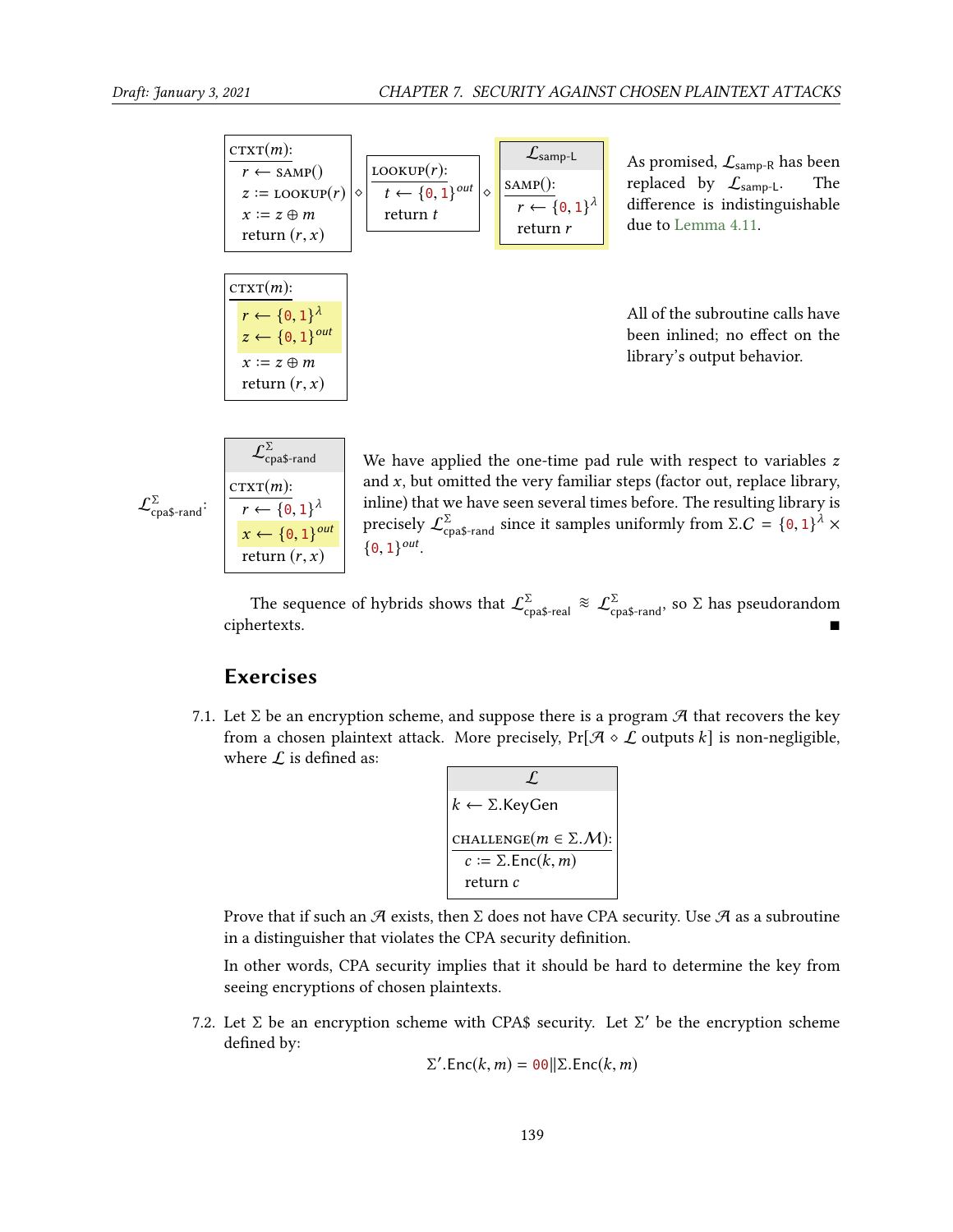The decryption algorithm in  $\Sigma'$  simply throws away the first two bits of the ciphertext and then calls  $\Sigma$  Dec then calls Σ.Dec.

- (a) Does  $\Sigma'$  have CPA\$ security? Prove or disprove (if disproving, show a distinguisher and calculate its advantage) and calculate its advantage).
- (b) Does  $\Sigma'$  have CPA security? Prove or disprove (if disproving, show a distinguisher and calculate its advantage) calculate its advantage).
- 7.3. Suppose a user is using [Construction 7.4](#page-6-0) and an adversary observes two ciphertexts that have the same r value.
	- (a) What exactly does the adversary learn about the plaintexts in this case?
	- (b) How do you reconcile this with the fact that in the proof of [Claim 7.5](#page-6-1) there is a hybrid where *r* values are *never* repeated?
- 7.4. [Construction 7.4](#page-6-0) is a randomized encryption scheme, but we could also consider defining it as a **nonce-based** scheme, interpreting r as the nonce:  $Enc(k, r, m) = (r, F(k, r) \oplus m)$ . Formally prove that it is secure as a deterministic, nonce-based scheme. In other words, show that the following two libraries are indistinguishable, where  $\Sigma$  refers to [Construc](#page-6-0)[tion 7.4.](#page-6-0)

| $k \leftarrow \Sigma$ . Key Gen<br>$V := \emptyset$ | $k \leftarrow \Sigma$ .KeyGen<br>$V := \emptyset$  |
|-----------------------------------------------------|----------------------------------------------------|
| EAVESDROP $(v, m_L, m_R \in \Sigma \mathcal{M})$ :  | EAVESDROP $(v, m_L, m_R \in \Sigma \mathcal{M})$ : |
| if $v \in V$ : return er r                          | if $v \in V$ : return er r                         |
| $V := V \cup \{v\}$                                 | $V \coloneqq V \cup \{v\}$                         |
| $c := \Sigma$ . Enc $(k, v, mL)$                    | $c := \Sigma$ . Enc $(k, v, m_R)$                  |
| return c                                            | return c                                           |

7.5. Let F be a secure PRP with blocklength  $blen = \lambda$ . Consider the following randomized encryption scheme:

 $\mathcal{K} = \{0, 1\}^{\lambda}$ <br> $M = \{0, 1\}^{\lambda}$  $M = \{0, 1\}^{\lambda}$ <br> $C = (\{0, 1\})^{\lambda}$  $C = (\{0, 1\}^{\lambda})^2$ KeyGen :  $k \leftarrow \{0, 1\}^{\lambda}$ return k  $Enc(k, m)$ :  $v \leftarrow \{0, 1\}^{\lambda}$ <br> $x := F(k, z)$  $x := F(k, v \oplus m)$ return  $(v, x)$ 

- (a) Give the decryption algorithm for this scheme.
- (b) Prove that the scheme has CPA\$ security.
- (c) Suppose that we interpret this scheme as a nonce-based scheme, where  $v$  is the nonce. Show that the scheme does not have nonce-based CPA security. The libraries for this definition are given in the previous problem.

Note: Even in the standard CPA libraries,  $v$  is given to the adversary and it is unlikely to repeat. However, in the nonce-based libraries the adversary can *choose*  $v$ , and this is what leads to problems.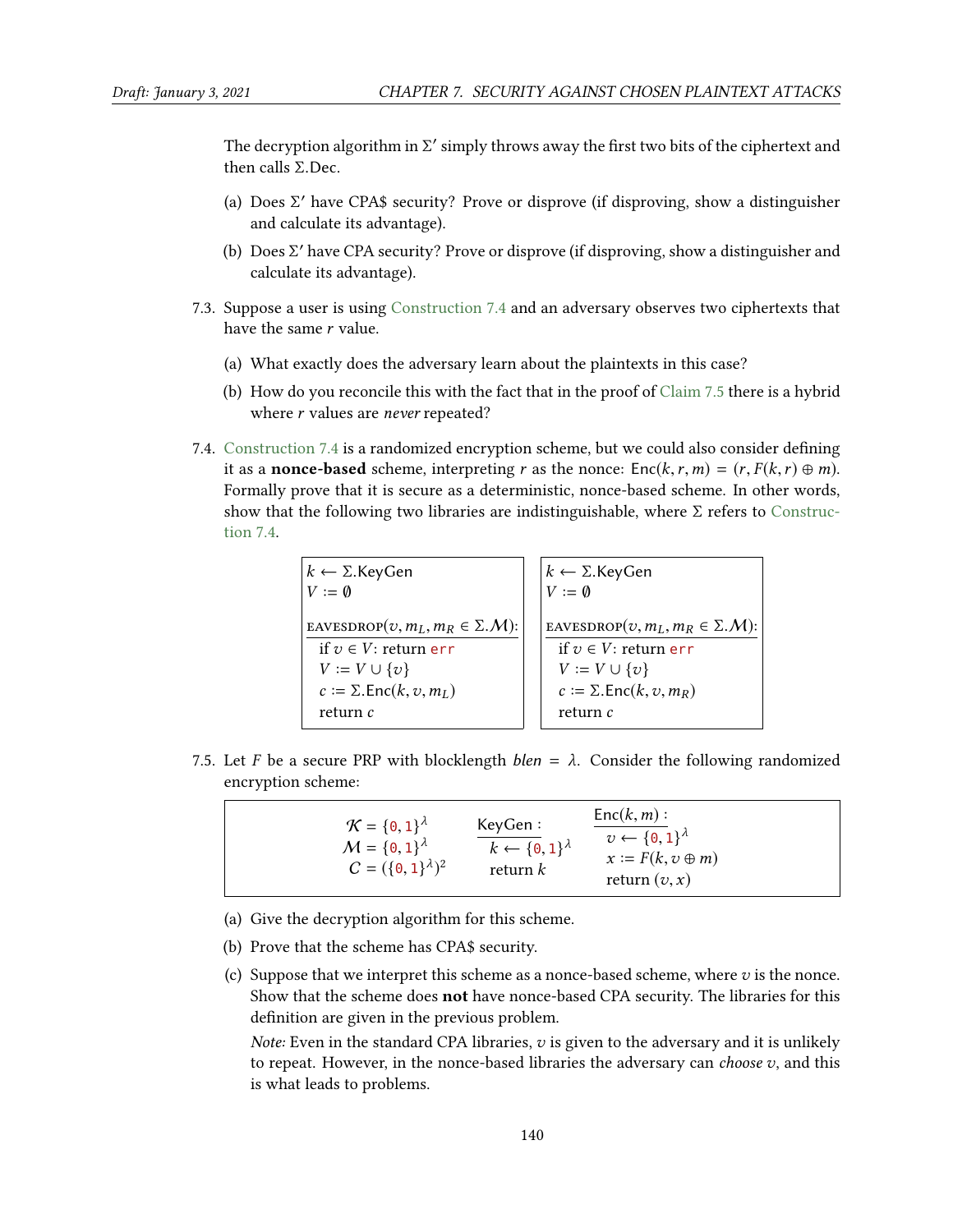| $\mathcal{K} = \{0, 1\}^{\lambda}$<br>$M = \{0, 1\}^{\lambda}$<br>$C = (\{0, 1\}^{\lambda})^2$ | $Enc(k, m)$ :<br>$s \leftarrow \{0,1\}^{\lambda}$<br>$z := F(k, s \oplus m) \oplus m$<br>return $(s \oplus m, z)$ |
|------------------------------------------------------------------------------------------------|-------------------------------------------------------------------------------------------------------------------|
| KeyGen:<br>$k \leftarrow \{0,1\}^{\lambda}$<br>return $k$                                      | $Dec(k, (r, z))$ :<br>return $F(k, r) \oplus z$                                                                   |

7.6. Let F be a secure PRP with blocklength  $blen = \lambda$ . Show the the following scheme has pseudorandom ciphertexts:

Hint:

You might then recognize <sup>a</sup> familiar face.

<span id="page-11-0"></span>Rewrite Enc to holloh and warite the  $s = x \oplus a$  means of the output in the sum variable and  $s$ .

- 7.7. Let F be a secure PRP with blocklength  $blen = \lambda$ . Below are several encryption schemes, each with  $K = M = \{0, 1\}^{\lambda}$  and  $C = (\{0, 1\}^{\lambda})^2$ . For each one:
	- $\triangleright$  Give the corresponding Dec algorithm.
	- In State whether the scheme has CPA security. (Assume KeyGen samples the key uniformly from  $\{0, 1\}^{\lambda}$ .) If so, then give a security proof. If not, then describe a success-<br>ful adversary and compute its distinguishing bias ful adversary and compute its distinguishing bias.

(a)
$$
\frac{\text{Enc}(k, m) :}{r \leftarrow \{0, 1\}^{\lambda}}
$$
  
\n(b)
$$
\frac{\text{Enc}(k, m) :}{r \leftarrow \{0, 1\}^{\lambda}}
$$
  
\n(c)
$$
\frac{\text{Enc}(k, m) :}{r \leftarrow \{0, 1\}^{\lambda}}
$$
  
\n(d)
$$
\frac{\text{Enc}(k, m) :}{r \leftarrow \{0, 1\}^{\lambda}}
$$
  
\n(e)
$$
\frac{\text{Enc}(k, m) :}{r \leftarrow \{0, 1\}^{\lambda}}
$$
  
\n(f)
$$
\frac{\text{Enc}(k, m) :}{s_1 \leftarrow \{0, 1\}^{\lambda}}
$$
  
\n(g)
$$
\frac{\text{Enc}(k, m) :}{r \leftarrow \{0, 1\}^{\lambda}}
$$
  
\n(h)
$$
\frac{\text{Enc}(k, m) :}{r \leftarrow \{0, 1\}^{\lambda}}
$$
  
\n(i)
$$
\frac{\text{Enc}(k, m) :}{s_1 \leftarrow \{0, 1\}^{\lambda}}
$$
  
\n(j) 
$$
\frac{\text{Enc}(k, m) :}{r \leftarrow \{0, 1\}^{\lambda}}
$$
  
\n(k) 
$$
\frac{\text{Enc}(k, m) :}{s_2 := s_1 \oplus m}
$$
  
\n(l)
$$
\frac{\text{Enc}(k, m) :}{r \leftarrow \{0, 1\}^{\lambda}}
$$
  
\n(l)
$$
\frac{\text{Enc}(k, m) :}{r \leftarrow \{0, 1\}^{\lambda}}
$$
  
\n(m) return (x, y)  
\n(d)
$$
\frac{\text{Enc}(k, m) :}{r \leftarrow \{0, 1\}^{\lambda}}
$$
  
\n(e)
$$
\frac{\text{Enc}(k, m) :}{s_1 \leftarrow \{0, 1\}^{\lambda}}
$$
  
\n(f)
$$
\frac{\text{Enc}(k, m) :}{s_2 \leftarrow \{0, 1\}^{\lambda}}
$$
  
\n(g)
$$
\frac{\text{Enc}(k, m) :}{r \leftarrow \{0, 1\}^{\lambda}}
$$
  
\n(e)
$$
\frac{\text{Enc}(k, m) :}{s_1 \leftarrow \{0, 1\}^{\lambda}}
$$
  
\n(f)
$$
\frac{\text{Enc}(k, m) :}{s_2 \leftarrow \
$$

Hint: In all security proor, you can use the PRP switching lemma LC**emma 6.7** In arth with the assump-.<br>HAT  $\alpha$  at  $\overline{A}$  that noit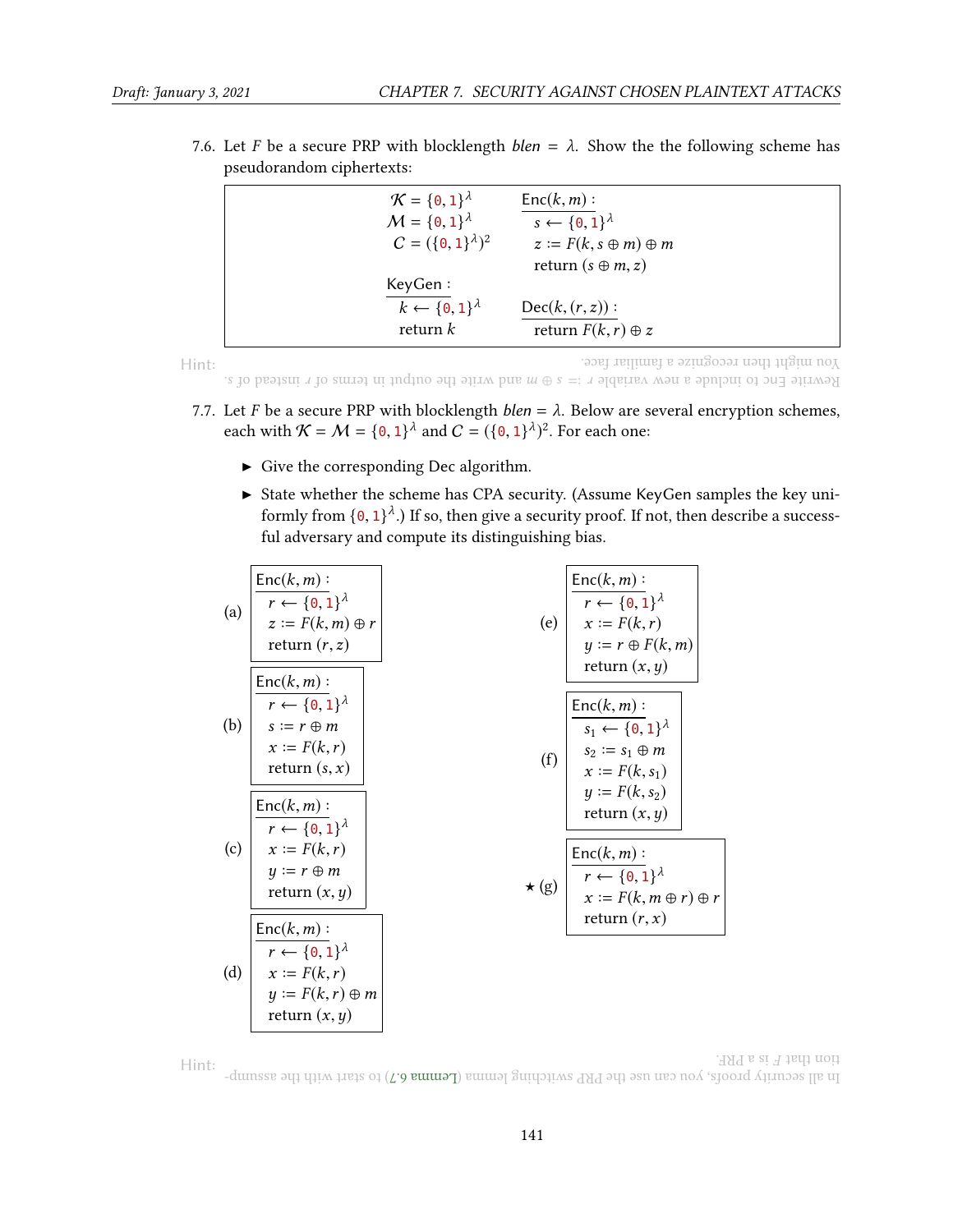7.8. Suppose F is a secure PRP with blocklength  $n + \lambda$ . Below is the encryption algorithm for a scheme that supports plaintext space  $\mathcal{M} = \{0, 1\}^n$ :

$$
\frac{\text{Enc}(k, m)}{r \leftarrow \{0, 1\}^{\lambda}}
$$
  
return  $F(k, m || r)$ 

- (a) Describe the corresponding decryption algorithm.
- (b) Prove that the scheme satisfies CPA\$ security.
- $\star$  7.9. Suppose F is a secure PRP with blocklength  $\lambda$ . Give the decryption algorithm for the following scheme and prove that it does not have CPA security:

| $\mathcal{K} = \{0, 1\}^{\lambda}$                       | KeyGen:                                        | $Enc(k, m_1    m_2)$ :<br>$r \leftarrow \{0,1\}^{\lambda}$                                                             |
|----------------------------------------------------------|------------------------------------------------|------------------------------------------------------------------------------------------------------------------------|
| $M = \{0, 1\}^{2\lambda}$<br>$C = (\{0,1\}^{\lambda})^3$ | $k \leftarrow \{0,1\}^{\lambda}$<br>return $k$ | $s \coloneqq F(k, r \oplus m_1)$<br>$t \coloneqq F(k, r \oplus m_1 \oplus F(k, m_1) \oplus m_2)$<br>return $(r, s, t)$ |
|                                                          |                                                |                                                                                                                        |

 $\star$  7.10. Suppose F is a secure PRP with blocklength  $\lambda$ . Give the decryption algorithm for the following scheme and prove that it satisfies CPA\$ security:

| $\mathcal{K} = (\{\mathbf{0}, \mathbf{1}\}^{\lambda})^2$<br>$M = \{0, 1\}^{\lambda}$<br>$C = (\{0, 1\}^{\lambda})^2$ | KeyGen:<br>$k \leftarrow \{0,1\}^{\lambda}$<br>$r \leftarrow \{0,1\}^{\lambda}$<br>return $(k, r)$ | $Enc((k, r), m)$ :<br>$s \leftarrow \{0, 1\}^{\lambda}$<br>$x := F(k, s)$<br>$y := F(k, s \oplus m \oplus r)$<br>return $(x, y)$ |  |
|----------------------------------------------------------------------------------------------------------------------|----------------------------------------------------------------------------------------------------|----------------------------------------------------------------------------------------------------------------------------------|--|
|                                                                                                                      |                                                                                                    |                                                                                                                                  |  |

Hint:

statement.

 $\mathcal{L}^{\alpha}$  =  $m$  ii. as gaiouborithm into exact by introducing and  $\mathcal{L}^{\alpha}$  is the introducing the  $\mathcal{L}^{\alpha}$ 

*Note:* If  $r = \theta^{\lambda}$  then the scheme reduces to [Exercise 7.7](#page-11-0) (f). So it is important that r is secret and random and random.

7.11. Let  $\Sigma$  be an encryption scheme with plaintext space  $M = \{0, 1\}^n$  and ciphertext space  $C = \{0, 1\}^n$ . Prove that  $\Sigma$  cannot have CBA security.  $C = \{0, 1\}^n$ . Prove that  $\Sigma$  cannot have CPA security.

Conclude that direct application of a PRP to the plaintext is not a good choice for an encryption scheme.

? 7.12. In all of the CPA-secure encryption schemes that we'll ever see, ciphertexts are at least  $\lambda$  bits longer than plaintexts. This problem shows that such **ciphertext expansion** is essentially unavoidable for CPA security.

Let  $\Sigma$  be an encryption scheme with plaintext space  $M = \{0, 1\}^n$  and ciphertext space  $C = \{0, 1\}^{n+\ell}$ . Show that there exists a distinguisher that distinguishes the two CPA  $C = \{0, 1\}^{n+\ell}$ . Show that there exists a distinguisher that distinguishes the two CPA libraries with advantage  $\Omega(1/2^{\ell}).$ 

Hint: <sup>2</sup> has at most <sup>m</sup> with "good probability" (that you should precisely quantify) <sup>1</sup> +` possible ciphertexts. As a warmup, consider the case where each plaintext has exactly  $2^{\epsilon}$  possible ciphertexts. However, this need not be true in general. For the general case, choose a random plaintext  $m$  and argue that